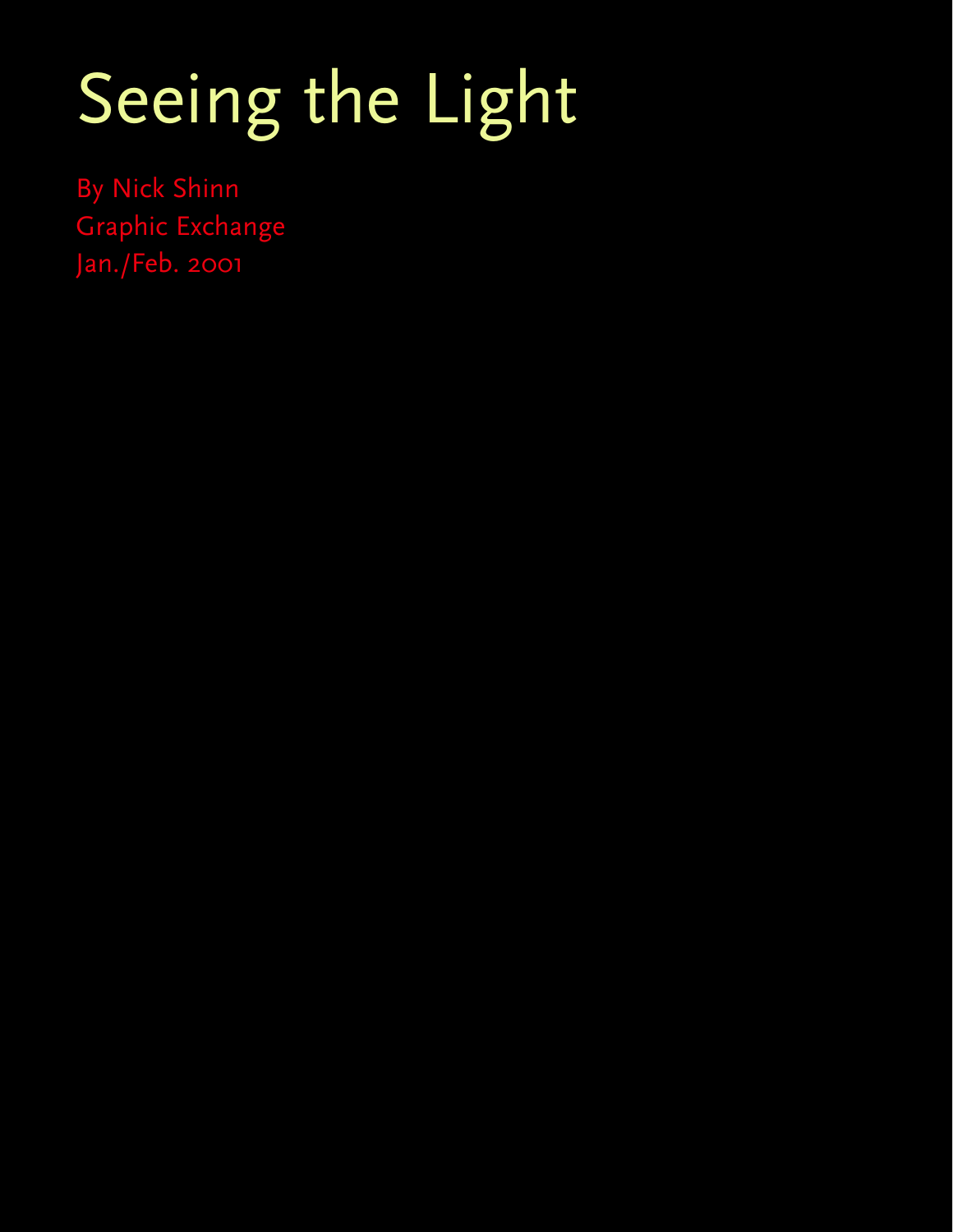The Sony Cyber-shot. This could be fun.



Headline, size as. (See the whole ad below) Futura Book (URW), 9 pt., tracked +30

# Seeing the light

A digital camera and a cell phone. Small, hefty boxes crammed with circuitry. For both, the typeface is a light sans serif. But beyond this similarity the creative directors—Sam Sitt for Sony; and Jane Hope for Clearnet—pursue different paths to extreme typographic conclusions. By Nick Shinn

It's common for art directors to have the same basic idea at the same time. In professional problem-solving, the solution is, up to a point, self evident. Clients and consumers expect something that's appropriate, something contemporary which captures the essence of the product. Fine sans serif type fits the bill—it's a style in the spirit of the age, for the products of the age.

However, the light sans serif is only an idea, a beginning.

It's a category of typeface, not a specific setting. What's special about a piece of typography is the execution—the exact font, the exact size, the leading, the tracking, the setting that's precisely one out of millions of possible permutations, a delicately shaded signal that works in the context of the page, the campaign, the marketplace, and the culture. As Taxi's Jane Hope puts it, "Design trends come and go; what matters is to support the [strategic] idea, to have aesthetic relevance."

And if your design is on strategy, then an act of daring, like 12 pt. Helvetica Ultra Light text type, makes perfect sense.

With Clearnet, it began with a marketing strategy: a distilla-

tion of desirability into the two words, "future friendly." From this personalization of the product spring other, supporting qualities, which flesh out Hope's description of the Clearnet image, "Purity, simplicity, an uncomplicated spirit, simple and approachable." These are qualities that Hope admires in a certain kind of Japanese design, and Clearnet carries the vibe loud and clear.

A minimalist, she advocates "design in support of an idea," and defines the Clearnet motif with this 3-part formula:

- a large, close-cropped image of flora or fauna.
- a palette with lots of white space, bright green, and a dash of purple
- lower case Helvetica Ultra Light

That's all there is, and it's a brilliant formula. It works consistently, as long as it's not diluted or altered, and to this end Taxi maintains control of the brand image by handling all Clearnet's marketing materials—advertising, direct mail, and packaging, either directly at Taxi, or by working closely with Clearnet's in-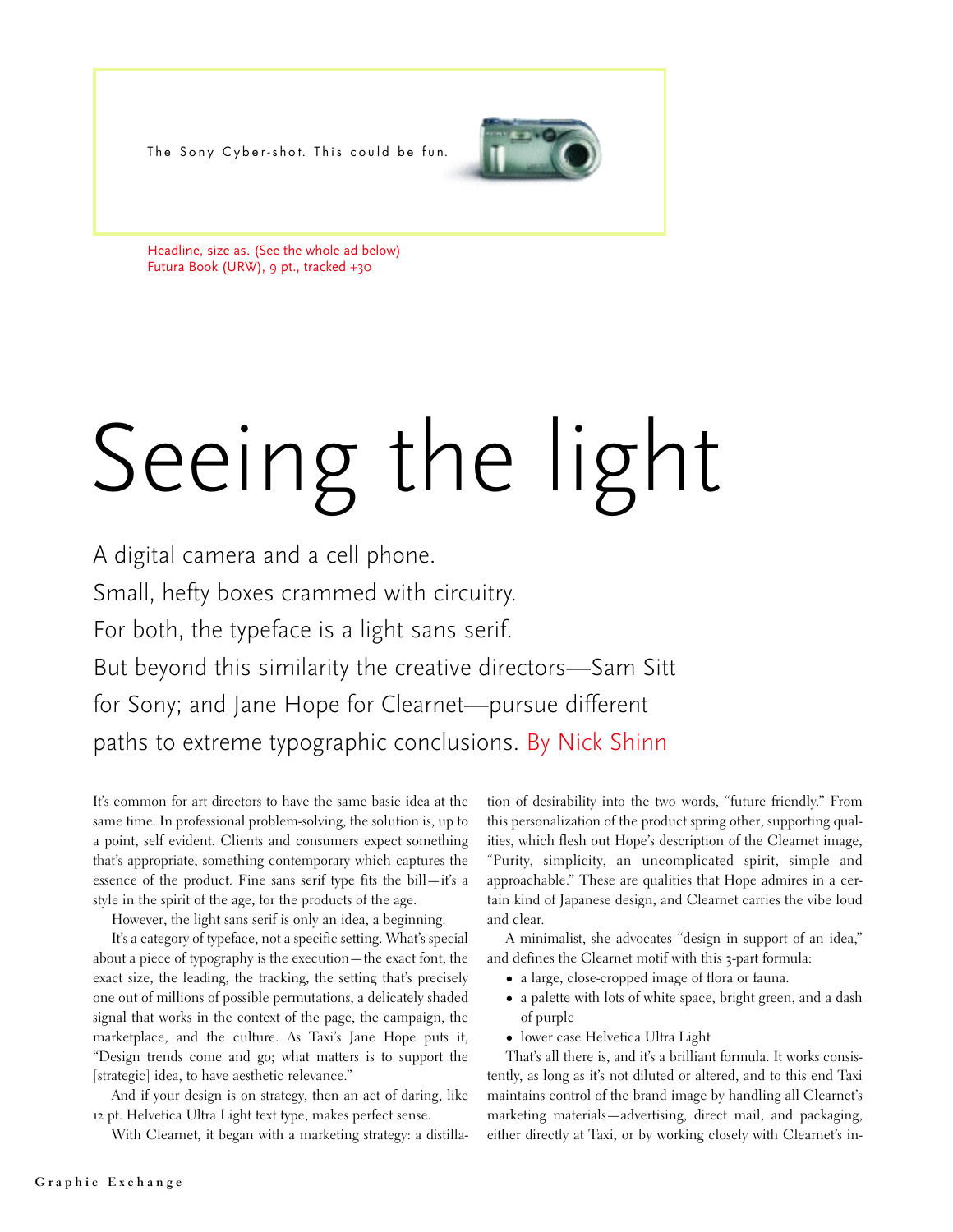



features + service plans



digital pcs

Clearnet brochure by Taxi, Toronto, 1996 Front cover, size as. Creative Director: Jane Hope. Photographer: Shin Sugino

Inside text detail, size as. Helvetica 25 (Ultra Light), 12/16 pt.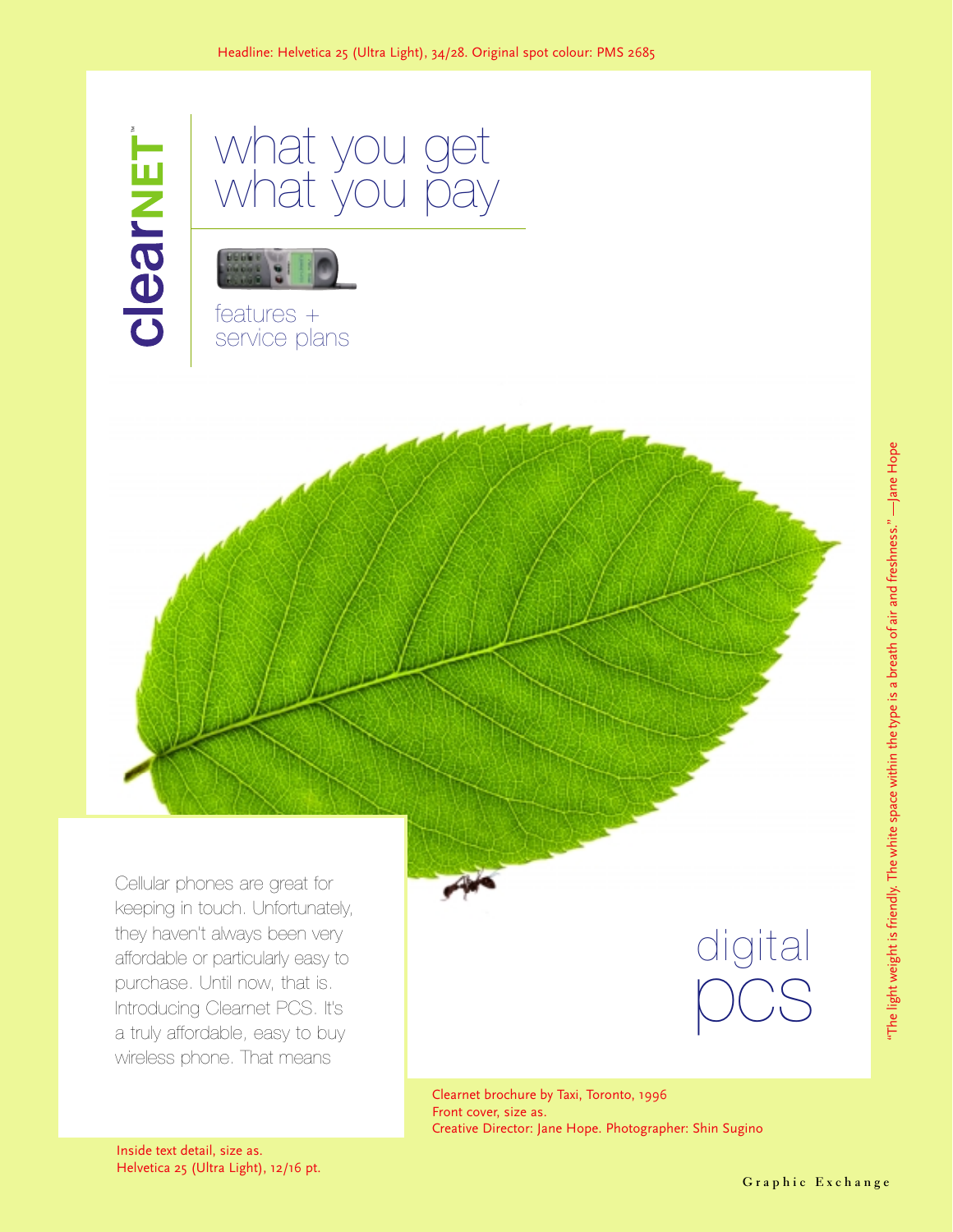# As light as it gets

# ALMOST WEIGHTLESS

almost weightless Agency Thin (David Berlow, after Morris Benton, Font Bureau, 1989)

#### ALMOST WEIGHTLESS almost weightless

American Typewriter Light (Joel Kadan, Tony Stan, ITC, 1974)

#### AI MOST WFIGHTI FSS almost weightless

Avant Garde Gothic Extra Light (Herb Lubalin, Tom Carnase, ITC, 1970)

#### ALMOST WEIGHTLESS almost weightless

Bodoni Egyptian Thin (Nick Shinn, ShinnType, 1999)

#### olmost weightless

Cirkulus (Michael Neugebauer, 1970)

#### ALMOST WEIGHTLESS almost weightless

Glypha Thin (Adrian Frutiger, 1979)

# AI MOST WEIGHTI ESS **ALMOST WEIGHTLESS**

Light Classic Roman (Anon., 1900)

# AI MOST WFIGHTI FSS almost weightless

Neue Helvetica Ultra Light (after Max Meidinger, 1983)

#### ALMOST WEIGHTLESS almost weightless

Interstate Hairline (Tobias Frere-Jones, Font Bureau, 2000)

### ALMOST WEIGHTLESS almost weightless

Romeo Skinny Condensed (Jill Pichotta, David Berlow, Font Bureau, 1991)

RMOST WFOC almost weightless

Saginaw (S.A. Cypress, Headliners, 1992)

house design and production staff.

The ingredients of the formula are exact. Says Hope: "There's a fine line between simplicity and losing its personality."

Helvetica the mundane, the ubiquitous, the oft derided, most institutional of faces succeeds here because, within the context of the magic formula, it both plays against stereotype, and acts at face value. Against Helvetica's stodgy reputation, its Ultra Light weight is surprisingly delicate and handsome. Pretty, even. At face value, Helvetica's oh-so-subtle curves speak not of blandness, but finely engineered precision—in contrast to the large, natural images.

"If we didn't have nature here, then suddenly the Helvetica would have a totally different life," says Hope.

All this we know, and it makes sense—after the fact. Hope cautions that type should be chosen intuitively: "I'm not a big believer in rationalizing. The way something comes to life through design, every designer has a personal attitude. Rationalization is only as strong as the design's credibility."

#### BROAD JOKE, ARCH TYPE

Sam Sitt on his roughs: "Whenever I present layouts I try and do it in the bone-ass simplest way."

This has two benefits. First, it concentrates the discussion on the concept, not the execution. "Sony has a tone of voice as opposed to a specific look," he says. And secondly, it establishes the layout as a blueprint that can be modified. As he points out, "Whenever you jot something down on a piece of paper, that doesn't mean it works in reality." You can see how the position of the headline and product have moved, from the prosaic rough layout, to a more considered position top right.

The Sony Cyber-shot is a \$1400 camera targetted at prosumers with the slogan "This could be fun." (Future fun, like future friendly, is, I would guess, the love-me-please marketing theme of a great many digital thingies.) But if fun, why not Fontesque instead of the über-rational Futura? Proving once and for all that context is king and type choice a subjective matter, Sitt says, "It felt like a fun typeface." When pushed, he adds, "Controlled fun, to match the conceptual aspect of Sony products…both technical and novel." And if you think about it, he's right, there is a sense of the pure *play* of form in Futura's basic geometry, a happiness in its profusion of circular shapes.

Not fun like a Barbie-cam. It's a question of tone, and with a slick, expensive, silver brick of a camera, no matter Sony's reputation for novelty, given the broad humour of the visual joke, the type has to play the straight man: fun that's neat and discreet.

Hence Sitt's understated choice. And with a headline so tiny, that's fearless understatement.

He prefers traditional faces with the novelty worn off. "If I had picked a typeface that was any bolder or more outrageous, the eye would be drawn to it." Nonetheless, he specs types with strong personality, like Futura and Clarendon, but he uses them